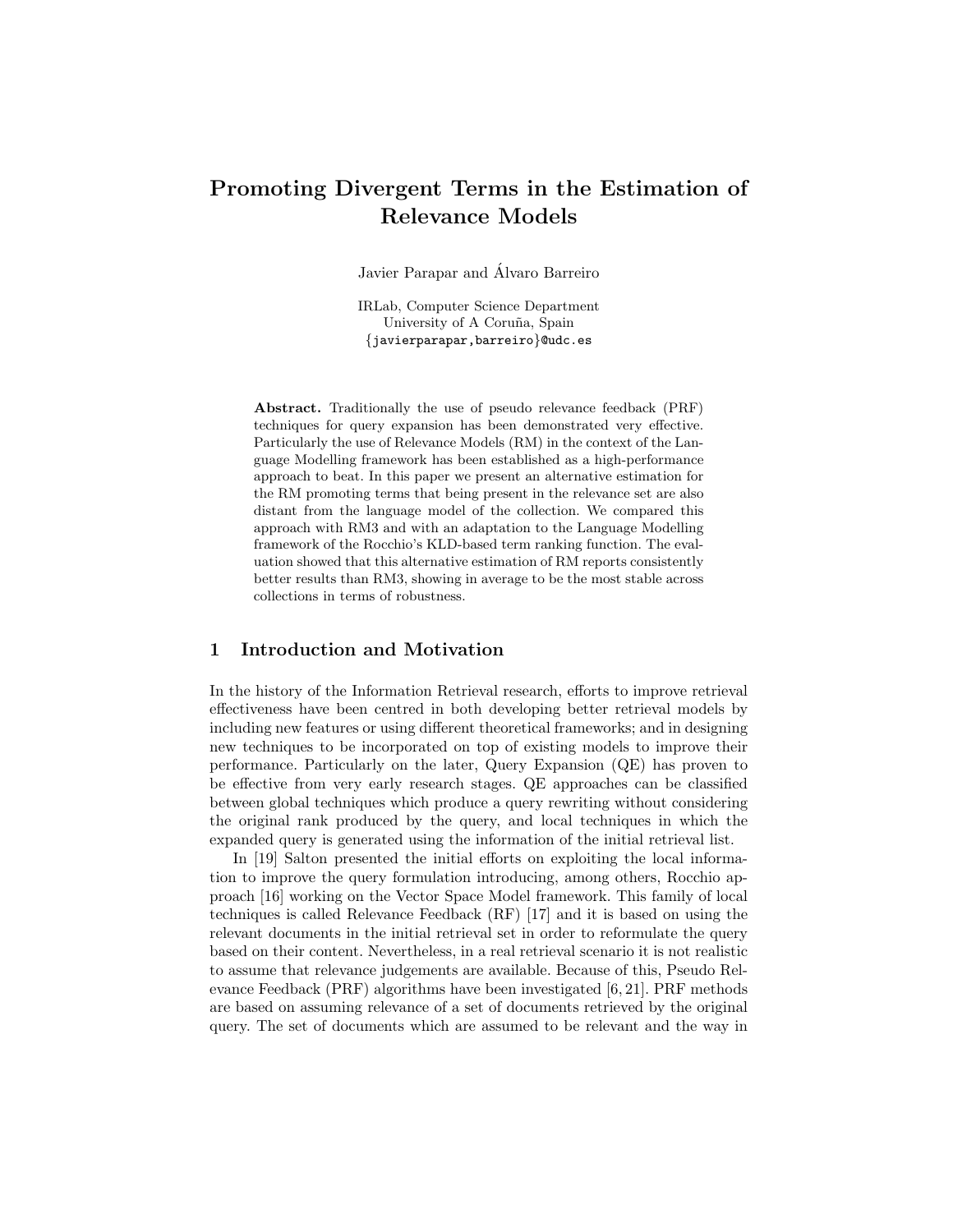which their information is exploited to improve the original query varies from one PRF method to another.

Lately, a PRF technique has been presented in the Language Modelling framework and proven very successful to improve retrieval effectiveness. This approach, called Relevance Models (RM) [10], has been established as a highperformance PRF approach showing great improvements over the results obtained with the initial ranking. Sicen it was originally presented in [10] it has been used in combination with other approaches such as the employment of query variants [5], cluster based retrieval [11], passage retrieval [12] or sentence retrieval [3]. Originally, Lavrenko and Croft presented [10] two different estimations of a relevance model: RM1 and RM2.

Despite the success of the RM, it was only recently when Lv and Zhai [14] tackled the necessity of comparing different estimations for the RMs. In [14] they compared five methods to estimate the query language models: RM3 and RM4 [1]; a divergence minimization model (DMM) and a simple mixture model (SMM) [23]; and a regularized mixture model (RMM) [20]. The main finding of this paper was that, in general, RM3 is the best and most stable method among the others. RM3 and RM4 [1] are extensions of the originally formulated RM1 and RM2 approximations, respectively. These extensions linearly interpolate the original query with the terms selected for expansion using RM1 or RM2.

The contributions of our paper are two PRF techniques that promote divergent terms and their comparison with RM3. Back in 2001 Carpineto et al. [4] presented a discriminational model to score candidate expansion terms in the Rocchio's framework based on the Kullback-Leibler Distance (KLD). This method improved the results of the standard Rocchio method. In this work we adapt this approach to work under the Language Modelling framework, improving also the performance of the original method by interpolating the selected expansion terms with the original query as in RM3. In our second contribution we present a new RM estimation that promotes divergent terms for expansion, i.e., terms that are far from the collection language model. We adopted the evaluation methodology from [14] and the results showed that the new estimated relevance model performs better than RM3 and that its behaviour, in terms of robustness across collections, is more stable than the other methods.

The rest of the paper is as follows. Section 2 presents the background. Section 3 explains the proposed methods for PRF with promotion of divergence. In Section 4 the evaluation and its results are reported. Section 5 describes the related work and, finally, conclusions and future work are reported in Section 6.

# 2 Background

In this section we will introduce the theoretical basis for this work: the retrieval method for the initial ranking, the different formulations for the RM and the KLD based discriminational model presented in [4].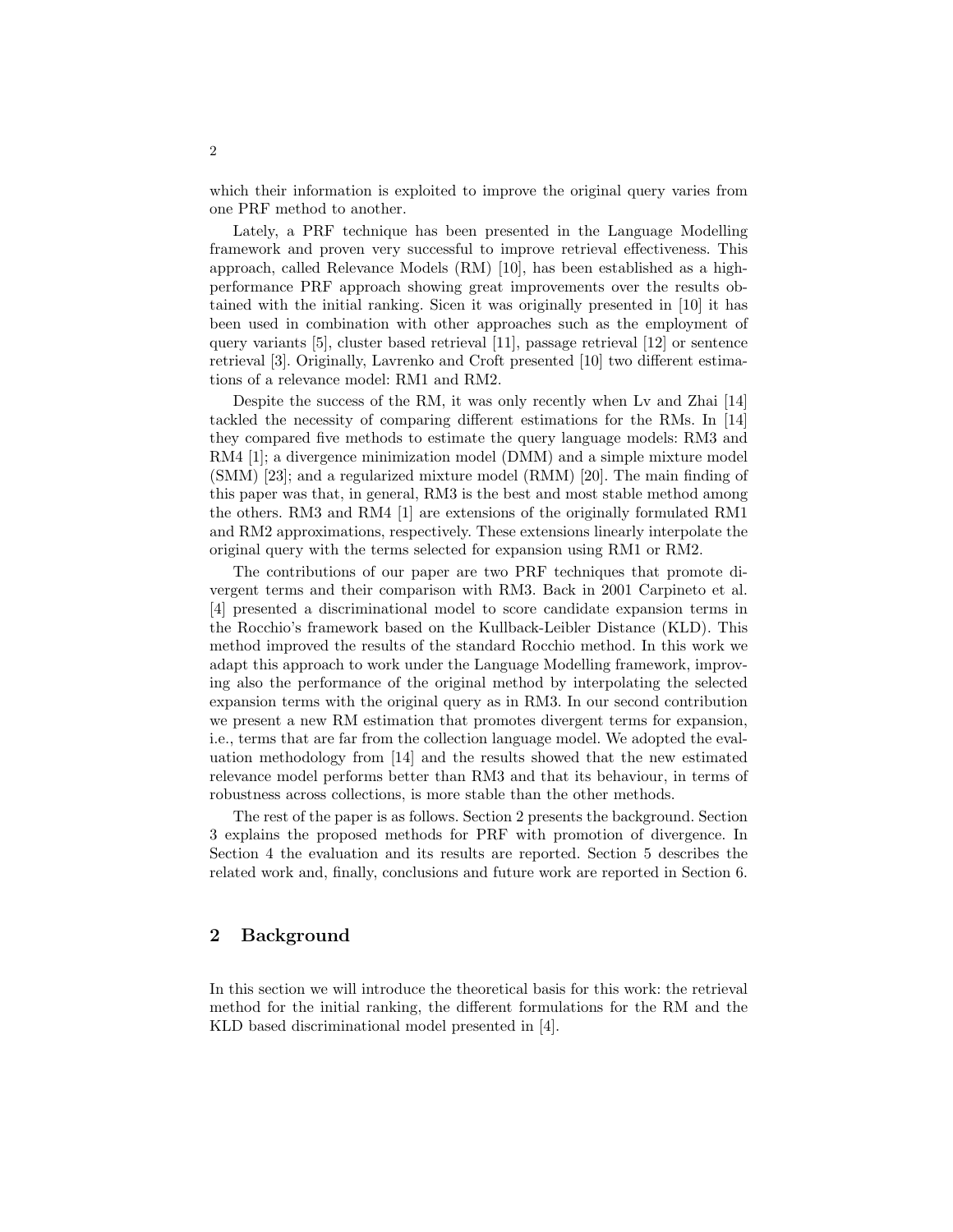### 2.1 Language Modelling for the Initial Ranking

The RM for PRF was presented within the Language Modelling (LM) theoretical framework. In Language Modelling the probability of a document given a query,  $P(d|q)$ , is estimated using the Bayes' rule as presented in Eq. 1.

$$
P(d|q) = \frac{P(q|d) \cdot P(d)}{P(q)} \stackrel{rank}{=} \log P(q|d) + \log P(d) \tag{1}
$$

In practice  $P(q)$  is dropped for document ranking purposes. The prior  $P(d)$ encodes a-priori information on documents and the query likelihood,  $P(q|d)$ , incorporates some form of smoothing. In this paper we consider uniform priors and uni-gram language models with Dirichlet smoothing [24], see Eq. 2.

$$
P(q|d) = \prod_{i=1}^{n} P(q_i|d) = \prod_{i=1}^{n} \frac{tf(q_i, d) + \mu \cdot P(q_i|C)}{NT_d + \mu}
$$
 (2)

where *n* is the number of query terms,  $tf(q_i, d)$  is the raw term frequency of  $q_i$  in d,  $NT_d$  is the document length expressed in number of terms, and  $\mu$  is a parameter for adjusting the amount of smoothing applied.  $P(q_i|C)$  is the probability of the term  $q_i$  occurring in the collection C that is usually obtained with the maximum likelihood estimator computed using the collection of documents.

After obtaining the initial ranking using the original query, the PRF methods assume relevance over a subset of retrieved documents. This set is usually called relevance set. The information of those documents is then used to improve the initial retrieval. The most common way of achieving this objective is expanding the original query and producing a second retrieval with the reformulated query. Next, different models to produce expanded queries are analysed.

### 2.2 Relevance Models

The RM approach builds better query models using the information given by the pseudo relevant documents. Two estimations were originally presented in [10]. RM1 assumes that the words in the relevant documents and the query words are sampled identically and independently from the relevance model. The result is an estimation where the query likelihood for every document is used as the weight for the document and the probability of a word is averaged over every document language model. In contrast, RM2 assumes that the query words are independent of each other, but they are dependent of the words of the relevant documents (conditional sampling). The result is that relevant documents containing query words can be used for computing the association of the their words with the query terms. A quite detailed explanation of the RM for PRF is given in the Chapter 7 of the book [7] by Croft et al.

In RM the original query is considered a very short sample of words obtained from the relevance model  $(R)$ . If more words from R are desired then it is reasonable to choose those words with highest estimated probability when considering the words for the distribution already seen. So the terms in the lexicon of the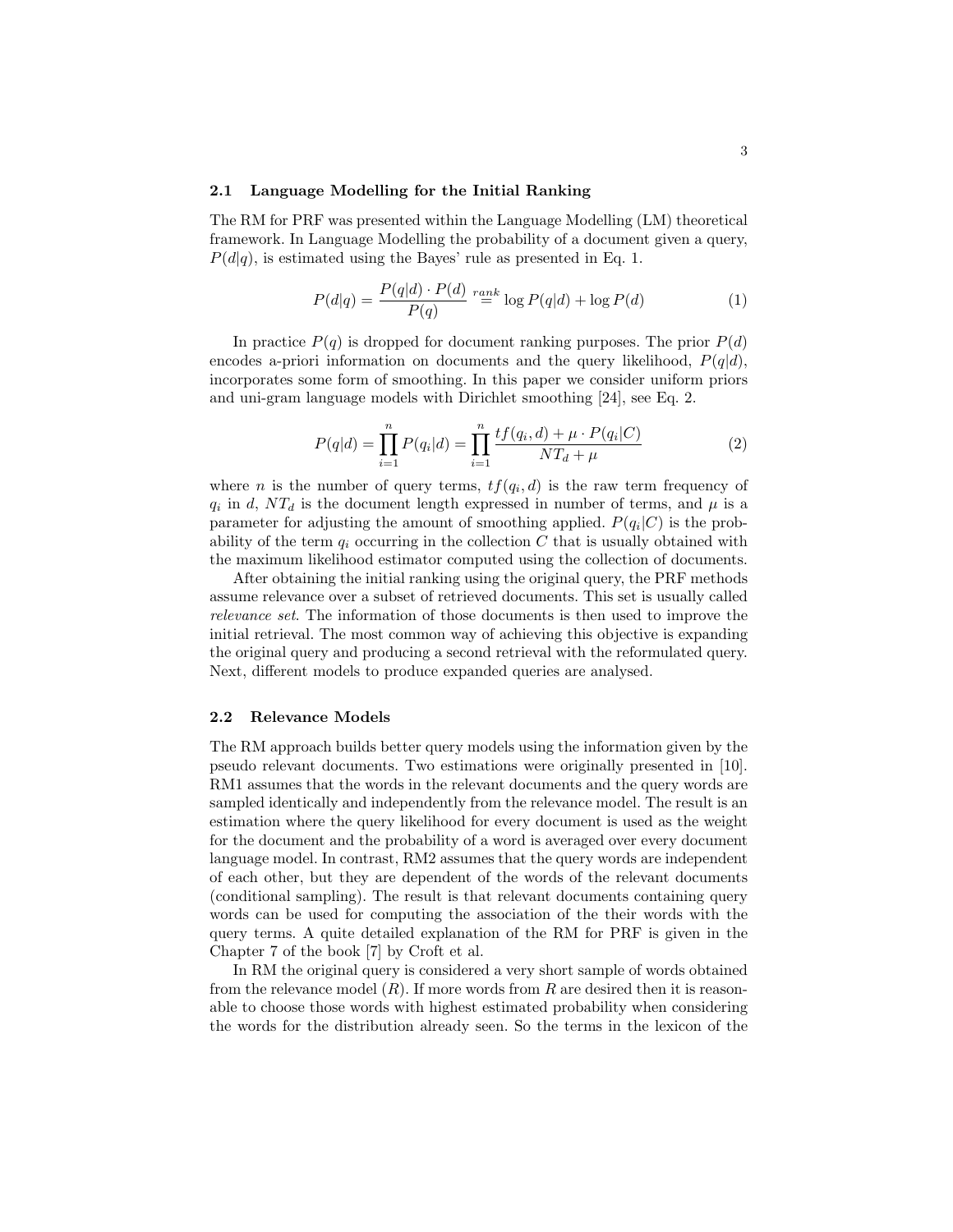collection are sorted according to that estimated probability, which after doing the assumptions using the RM1 method, is estimated as in Eq. 3.

$$
P(w|R) \propto \sum_{d \in C} P(d) \cdot P(w|d) \cdot \prod_{i=1}^{n} P(q_i|d)
$$
 (3)

Usually  $P(d)$  is assumed to be uniform.  $\prod_{i=1}^{n} P(q_i|d)$  is the query likelihood given the document model, which is traditionally computed using Dirichlet smoothing (see Eq. 2). Then for assigning a probability to the terms in the relevance model we have to estimate  $P(w|d)$ ; in order to do so it is also common to use Dirichlet smoothing. The final retrieval is obtained by four steps:

- 1. Initially the documents in the collection  $C$  are ranked using their query likelihood. This query likelihood is usually estimated with some kind of smoothing, commonly Dirichlet smoothing as in Eq. 2.
- 2. A certain top  $r$  documents from the initial retrieval are taken for the estimation instead of the whole collection  $C$ , let us call this pseudo relevance set RS.
- 3. The relevance model probabilities  $P(w|R)$  are calculated using the estimate presented in Eq. 3, with RS instead of C.
- 4. To build the expanded query the e terms with highest estimated  $P(w|R)$  are selected. The expanded query is used to produce a second document ranking using negative cross entropy as in Eq. 4. In this second retrieval Dirichlet smoothing is commonly used.

$$
\sum_{i=1}^{e} P(w_i|R) \cdot \log P(w_i|d) \tag{4}
$$

RM3 is a later extension of RM that performs better than RM1 in terms of effectiveness. RM3 interpolates the terms selected by RM1 with the original query as in Eq. 5 instead of using them directly. The final query is used in the same way as in RM1 to produce a second ranking using negative cross entropy.

$$
P(w|q') = (1 - \lambda) \cdot P(w|q) + \lambda \cdot P(w|R)
$$
\n(5)

### 2.3 Kullback Leibler Divergence for Pseudo Relevance Feedback

In [4] Carpineto et al. presented a method for term scoring in the context of Rocchio's framework for PRF. Carpineto et al. tried to maximize the divergence between the probability distributions of the terms estimated in the pseudo relevance set  $(p_{RS})$  and the distribution estimated over the whole collection  $(p_C)$ . In order to do so they used the KLD calculated as in Eq 6 because it captures the relative entropy between both distributions. To build the expanded query they selected the terms that mostly contribute to the divergence of both distributions (higher KLD score). In that work they compared the KLD term ranking function with Rocchio's weights, Robertson's Selection Value [15], Chi-squared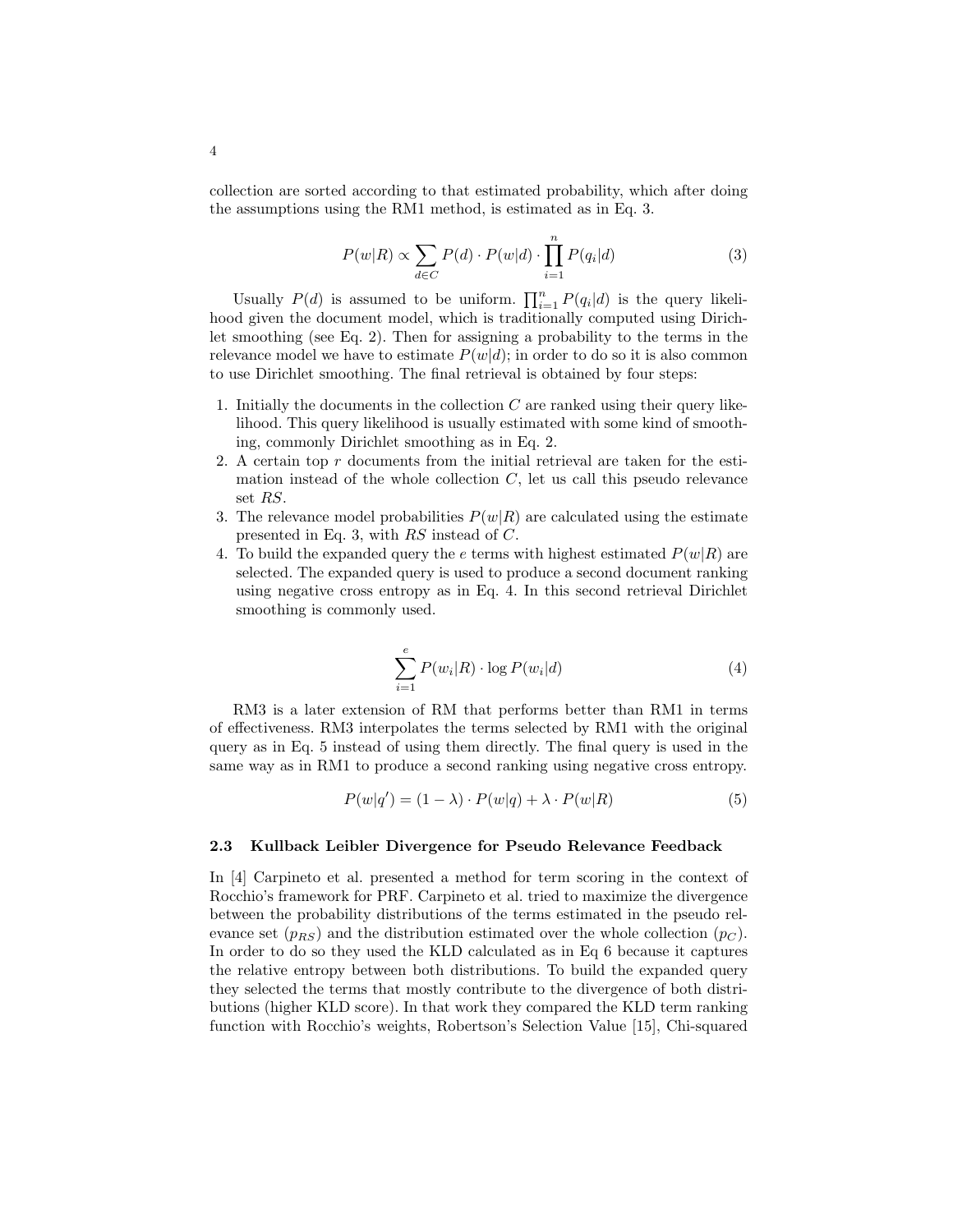and Doszkoc's variant of Chi-squared [8]. The results showed that the presented KLD term scoring function performed the best.

$$
KLD(p_{RS}, p_C) = \sum_{w \in V} p_{RS}(w) \cdot \log \frac{p_{RS}(w)}{p_C(w)}
$$
(6)

# 3 Promoting the Divergence in Pseudo Relevance Feedback

In this section we describe the two approaches presented under the Language Modelling framework to promote divergence in the PRF context.

## 3.1 Kullback Leibler Divergence Based Query Expansion in the Language Modelling Framework

Although the KLD method outperformed the other term ranking methods in the Rocchio's framework, it was not compared with RM in [4]. In our paper we compare the KLD method against the standard RM3 formulation adapting the KLD scoring from the Rocchio's framework to work under the Language Modelling framework. The KLD scoring function was computed as in Eq. 7

$$
kld_{score}(w) = p_{RS}(w) \cdot \log \frac{p_{RS}(w)}{p_C(w)} \approx \frac{tf(tw, RS)}{NT_{RS}} \cdot \log \frac{tf(w, RS) \cdot NT_C}{NT_{RS} \cdot tf(w, C)} \tag{7}
$$

where  $tf(w, RS)$  is the term frequency of w in the pseudo relevance set,  $NT_{RS}$ is the number of terms in the pseudo relevance set  $RS, NT_C$  is the total number of terms in the collection and  $tf(w, C)$  is the term frequency of w in the whole collection.

To obtain a probability for each of the e terms selected for expansion we re-normalized the scores obtained with Eq. 7 as in Eq. 8

$$
KLD(w) = \frac{kld_{score}(w)}{\sum_{i=1}^{e} kld_{score}(w_i)}
$$
(8)

In RM3 it was already demonstrated that the interpolation of the original query and the expanded query performs better. So we incorporated this idea in the KLD-based model interpolating the e terms selected as result of the KLD scoring formula with the original query. Therefore, the second retrieval is processed with an extended query as presented in Eq. in 9:

$$
P(w|q') = (1 - \lambda) \cdot P(w|q) + \lambda \cdot KLD(w)
$$
\n(9)

#### 3.2 Relevance Models with Promotion of Divergent Terms

The KLD-based introduction of divergence in the Language Modelling framework presented above was made as a plug-in in the Language Modelling framework. According to the analysis presented in [14], the advantage in terms of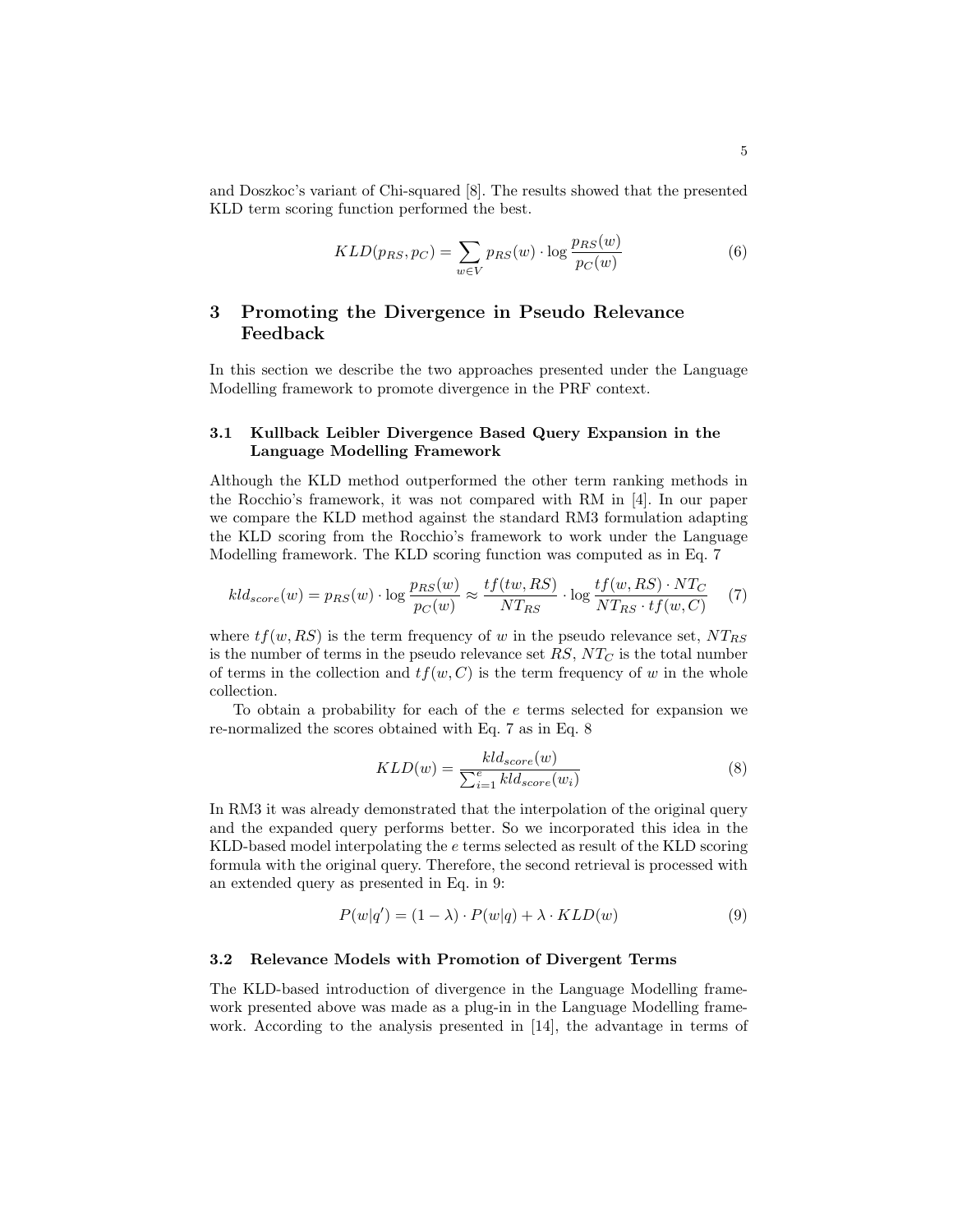stability of RM3 was attributable to the use of the query likelihood scores in the estimation made by RM1, which is not present in the KLD approach. To take advantage of this, we present a new estimation that promotes divergent terms maintaining the benefits from the RM methods, i.e., the use of the query likelihood scores. This new estimation arises naturally when the objective is to select expansion terms that, having high estimated probability in the RS, diverge from the collection distribution, i. e. they are more discriminative terms.

Based on the original RM1 estimation presented in Eq. 3 the most straightforward way of introducing such idea is by replacing the  $P(w|d)$  by  $P(w|d)$  –  $P(w|C)$ . In this way those terms whose density is higher in RS than in the collection are promoted, meanwhile those with low density in the RS are demoted. Another important point in order to reinforce the promotion of divergent terms is how  $P(w|d)$  is smoothed. Usually in RM this is done using Dirichlet smoothing choosing as background distribution the collection distribution. In the presented method we decided to apply the smoothing but instead of using the collection distribution as background distribution we chose to use the distribution in the relevance set. Therefore, the objective is to get for expansion the best terms that describe the documents taking into account both the RS and the divergence from the collection distribution. The computation was performed as in Eq. 10.

$$
P(w|d) - P(w|C) \propto \frac{tf(w,d) + \frac{\mu \cdot tf(w,RS)}{NT_{RS}}}{NT_d + \mu} - \frac{tf(w,C)}{NT_C}
$$
(10)

Note that  $P(w|d) - P(w|C)$  could provide negative scores for those terms with less estimated probability in the documents of the relevant set than in the whole collection. To avoid this a re-normalization of such subtraction is done, let us call the re-normalized term  $P_{C}$ − (w|d). With these considerations the final estimation is computed as in Eq 10.

$$
P(w|R) \propto \sum_{d \in RS} P(d) \cdot P_{C^{-}}(w|d) \cdot \prod_{i=1}^{n} P(q_i|d)
$$
 (11)

After this, the second retrieval was performed as in RM3 (interpolating with the original query) as indicated in Section 2.2.

Another way of introducing the divergence idea would be the use of a document prior to promote documents that are far away from the collections' distribution, acting at document level rather than at term level. Nevertheless no improvements were achieved with our experiments applying that approach.

Now we have to remark an important point that, to the best of our knowledge, was never discussed properly in the context of RM: the different roles of smoothing the parameters in the distinct steps of the process. In RM3 smoothing is applied up to four times (see Section 2.2), and Dirichlet is commonly used in every occasion, so we can distinguish:

- 1.  $\mu_1$ , the smoothing parameter in the initial retrieval (Eq 2, step 1).
- 2.  $\mu_2$ , the smoothing parameter in  $P(w|d)$  (Eq 3, step 3).
- 3.  $\mu_3$ , the smoothing parameter in  $\prod_{i=1}^n P(q_i|d)$  (Eq 3, step 3).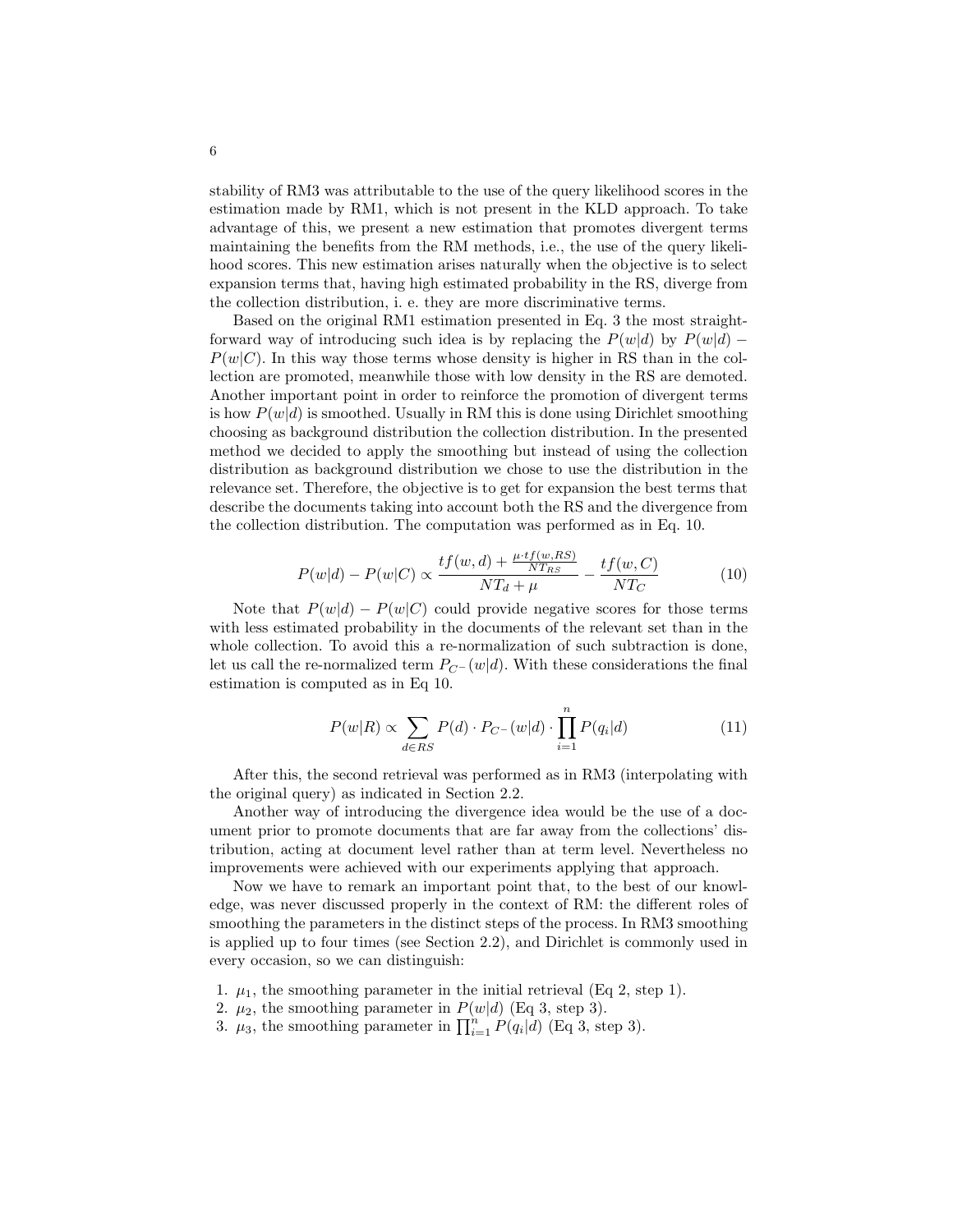#### 4.  $\mu_4$ , the smoothing parameter in the second retrieval (Eq 4, step 4).

Usually in the literature all the four parameters are considered to be only one and the parameter is even not trained taking default values as for example in [14] ( $\mu = 1000$ ). Although this may produce good values, being a very good property of the method, the roles of the different  $\mu$  parameters are quite different. Meanwhile  $\mu_1$  and  $\mu_3$  parameters are clearly affecting the same query likelihood and should be kept equal, for the other two parameters this is not so clear. The parameters  $\mu_1$  and  $\mu_4$  control the smoothing in the document language model when calculating the query likelihood in order to produce a ranking but the nature of the queries of both retrieval processes is quite different: shorter queries against longer queries. Nevertheless it is demonstrated in [24] that the optimal  $\mu$  values in both scenarios are quite similar, so we can fix  $\mu_1 = \mu_3 = \mu_4$ . On the contrary, the smoothing parameter  $\mu_2$  is used to control the smoothing when estimating the probability of the terms of the relevance model in order to select them to do the expansion. Although it is the language model of the document, here the document is not involved in the computation of a query likelihood, therefore, it can be considered a different parameter. For this reason it does not seem reasonable a-priori to fix the same values for the  $\mu$  parameters used for retrieval as for the  $\mu$  parameter used in the estimation of  $P(w|d)$ . This intuition was confirmed later in the experimentation, being the trained values quite different for both smoothing parameters. In fact, the optimal values trained in the evaluation process of both parameters in RM3 never matched.

## 4 Experiments and Results

This section describes the evaluation methodology and comments the results.

### 4.1 Collections

| Col.                             | $# of$ Docs | Topics          |           |
|----------------------------------|-------------|-----------------|-----------|
|                                  |             | Training Test   |           |
| AP88-89                          | 164,597     | 51-100          | $101-200$ |
| WT2G                             | 247,491     | 401-450         |           |
| $ {\rm TREC}\text{-}678 $        | 528,155     | 301-350 351-450 |           |
| $\overline{\text{WT}}10\text{G}$ | 1,692,096   | 451-500 501-550 |           |

Table 1. Collections and topics for training and test.

To evaluate the different approaches we chose the same collections used in previous works [14]: a subset of the Associated Press collection corresponding to the 1988 and 1989 years (AP88-89), the Small Web Collection WT2G and the disk 4 and 5 from TREC (TREC-678). Additionally, we decide to use the WT10G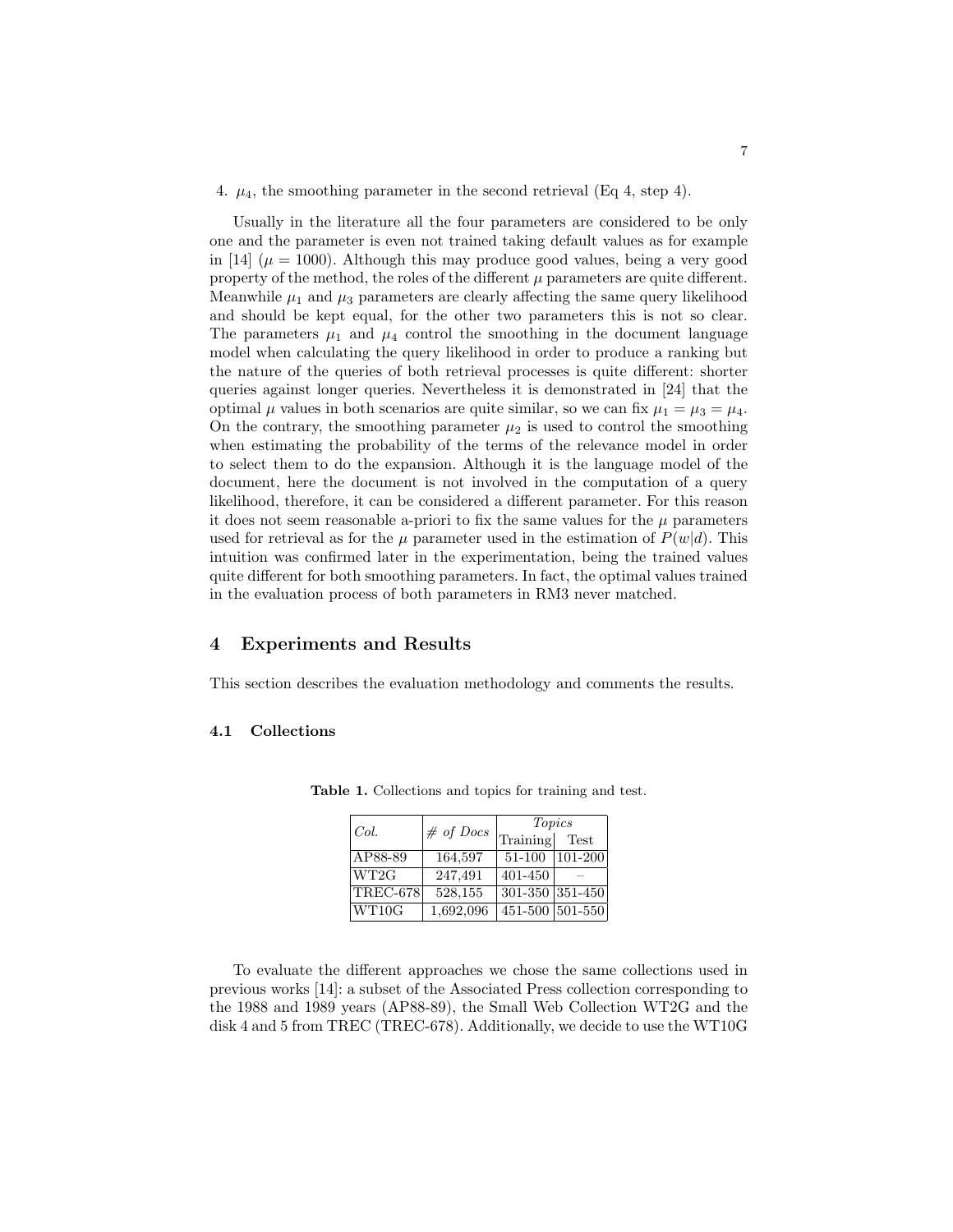collection, which was not used in [14], to report test values in a web collection. In AP88-89, TREC-678 and WT10G we used training and test evaluation: we performed training for MAP in a set of topics and testing over another set. In WT2G we report well-tuned values over the trained topics, as it was done in [14]. Short queries (title only) were used because they are the most suitable to be expanded. All the collections were preprocessed with standard stop-word removal and Porter stemmer. In Table 1 the evaluation settings are summarized.

### 4.2 Methods

We compared four methods:

- LM: the baseline Language Modelling retrieval model with Dirichlet smoothing as in Section 2.1
- RM3: the standard formulation of RM3, as explained in Section 2.2.
- KLD3: the KLD based PRF method adapted as detailed in Section 3.1.
- RM3DT: the proposed formulation of RM with estimations promoting divergent terms as described in Section 3.2.

### 4.3 Training and Evaluation

As discussed before, we performed a training and test strategy, more precisely we perform training and test for AP88-89, TREC-678 and WT10G meanwhile well-tuned values are reported for WT2G as in [14].

The parameters tuned were: the smoothing parameter of the initial retrieval  $\mu_1$  ( $\mu_1 \in \{10, 100, 1000, 2000, 3000, 4000, 5000, 6000\}$ ) that was also used for  $\mu_3$ and  $\mu_4$  and which was tuned for LM, KLD3, RM3 and RM3DT. The number of documents in the pseudo relevant set  $r = |RS|$   $(r \in \{5, 10, 25, 50, 75, 100\})$  was tuned for KLD3, RM3 and RM3DT. The number of terms selected for expansion  $e (e \in \{5, 10, 25, 50, 75, 100\})$  was tuned for KLD3, RM3, RM3DT. The interpolation weight  $\lambda \ (\lambda \in \{0, 0.1, 0.2, 0.3, 0.4, 0.5, 0.6, 0.7, 0.8, 0.9, 1\})$  was tuned for KLD3, RM3, RM3DT. The smoothing parameter  $\mu_2$  ( $\mu_2 \in \{10, 100, 1000, 2000,$ 3000, 4000, 5000, 6000}) was tuned for RM3 and RM3DT.

Finally, test values are reported for Mean Average Precision (MAP) and Robustness Index (RI) over the initial retrieval (LM). The Robustness Index  $(-1 \leq RI(q) \leq 1)$ , also called Reliability of Improvement Index, of a model with respect to a baseline was formulated by Sakai *et al.* in [18] as in Eq 12:

$$
RI(q) = \frac{n_+ - n_-}{|q|} \tag{12}
$$

where q is the set of queries over the RI has to be calculated,  $n_+$  is the number of improved queries,  $n_+$  the number of degraded queries and |q| the total number of queries in  $q$ .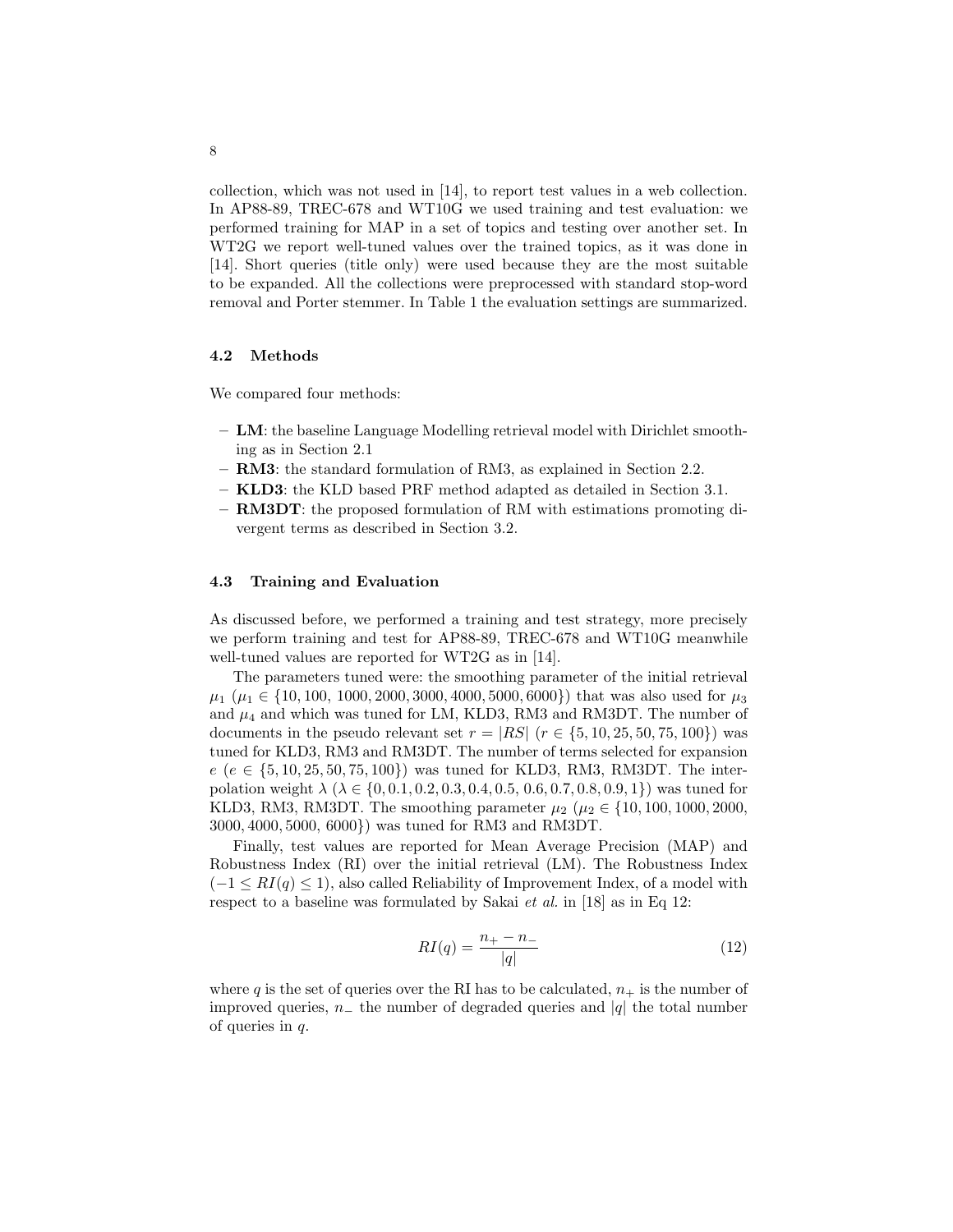### 4.4 Results

Analyzing the MAP values for the test topics (see Table 2) it has to be noted that the three PRF methods always outperform the baseline LM as expected. The adaptation of the KLD method to the LM framework using query interpolation performs quite well, obtaining improvements up to the 32% in the AP88-89; this is a very interesting point considering that KLD3 has fewer parameters to tune. Nevertheless the other methods achieve statistically significant improvements over the KLD3 in four occasions.

Table 2. Values for Mean Average Precision (MAP) on the test topics. Statistical significant improvements (Wilcoxon  $p < 0.1$ , and Wilcoxon  $p < 0.05$  underlined) with respect to LM, RM3, KLD3, and RM3DT are superscripted with  $l, r, k$ , and  $d$  respectively. Best values are bolded.

|          | MAP |                                                                                                                                     |      |                                                                                          |  |
|----------|-----|-------------------------------------------------------------------------------------------------------------------------------------|------|------------------------------------------------------------------------------------------|--|
| Col.     | LM  | RM3                                                                                                                                 | KLD3 | RM3DT                                                                                    |  |
| AP88-89  |     | .2775 .3606 <sup><math>\ell</math></sup> (+30%) .3667 <sup><math>\ell</math></sup> (+32%) .3625 <sup><math>\ell</math></sup> (+31%) |      |                                                                                          |  |
| WT2G     |     |                                                                                                                                     |      | .3115 .3445 <sup>Lk</sup> (+10\%) .3352 <sup>L</sup> (+7\%) .3467 <sup>Lk</sup> (+11\%)  |  |
| TREC-678 |     |                                                                                                                                     |      | .2190 .2589 <sup>L</sup> (+18\%) .2586 <sup>L</sup> (+18\%) .2700 <sup>L*k</sup> (+23\%) |  |
| WT10G    |     |                                                                                                                                     |      | .2182 .2468 <sup>L</sup> (+13\%) .2238 (+2\%) .2478 <sup>Lrk</sup> (+13\%)               |  |

The RM3 method performs also quite well in terms of effectiveness with great improvements over the baseline as expected, as it is the state-of-the art in PRF. RM3 performs better than KLD3 in three collections, achieving in one case statistically significance. In the AP88-89 collection the differences across the three PRF methods are negligible, not being never statistically significant.

The proposed RM3DT estimation achieves statistically significant improvements over the KLD3 method in three occasions and over the RM3 in two, being always better than the later in terms of MAP. Another important point

Table 3. Values for Robustness Index (RI) with respect to the LM baseline model for every collection. Best values are bolded.

|                 |     | $\mathbf{R}$ |              |
|-----------------|-----|--------------|--------------|
| Col.            | RM3 | KLD3         | <i>RM3DT</i> |
| AP88-89         | .38 | .56          | .56          |
| WT2G            | .44 | .38          | .40          |
| <b>TREC-678</b> | .16 | .52          | .38          |
| WT10G           | .28 | $-.04$       | .36          |

to analyse is the robustness of the methods, and how this is maintained across collections. Considering the values presented in Table 3 we can conclude that the RI numbers of the KLD3 method are quite acceptable and similar across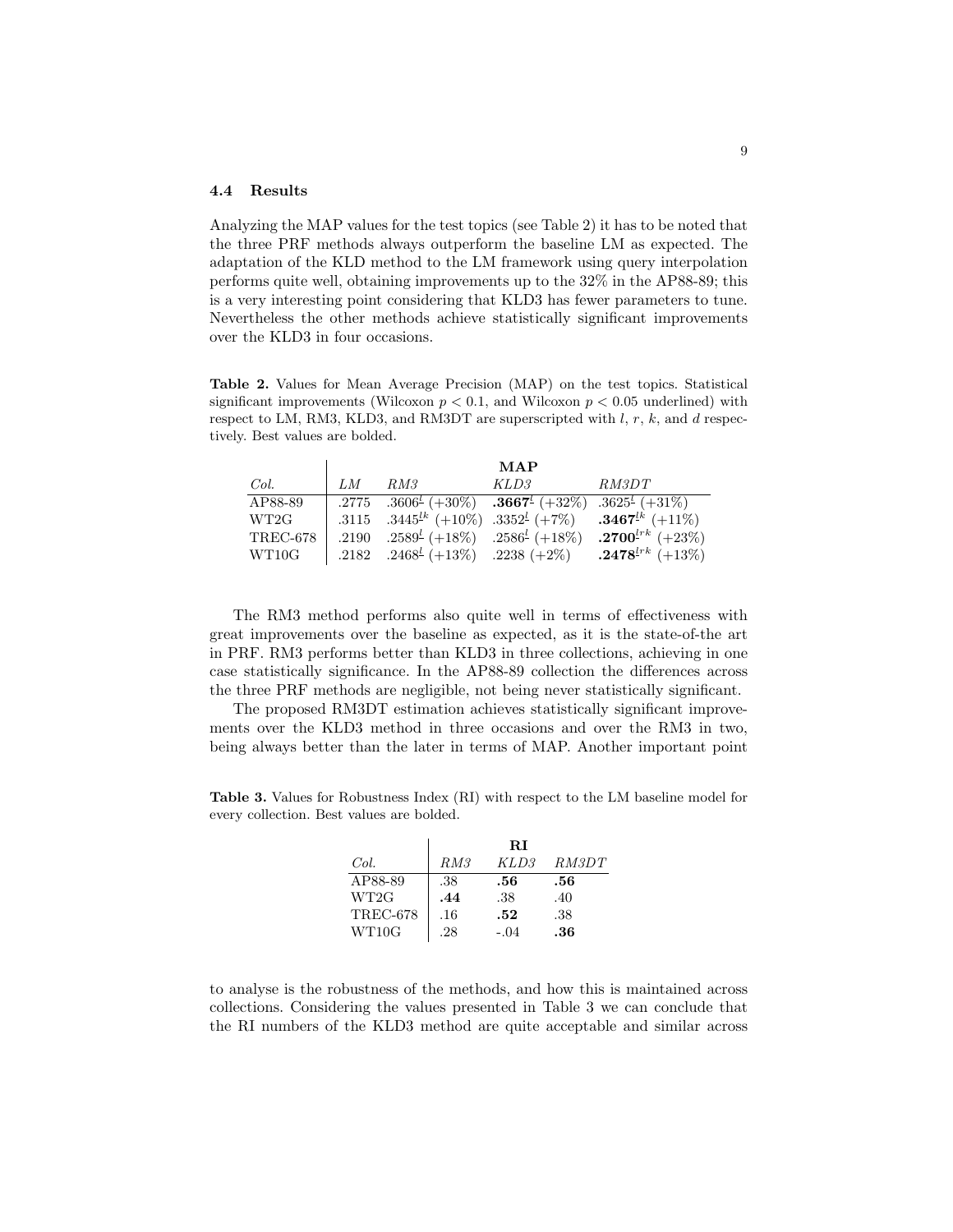collections, except in the WT10G collection. RM3 values are still acceptable (always bigger than zero) but are considerable lower than the other methods in the AP88-89 and TREC-678 collections. Contrarily RM3 performs slightly better than the other methods in the WT2G collection. This fact may be explained because the values on the WT2G collection are well-tuned, suggesting that a good parameter setting affects to the robustness of the RM3 method. Comparing both RM methods RM3DT seems to be more stable in terms of RI across collections.

The differences in robustness between RM3 and RM3DT can be analysed observing the queries penalized by RM3 and improved by RM3DT. Let us take as example the query Parkinsons disease, for this query LM obtained an average precision of 0.3231, RM3 damaged the query to 0.2927, while RM3DT improved it to 0.5083. Observing the top 25 expansion terms selected in both approaches we can view that many good terms are selected by both methods (for example patient, brain or alzheimer) but the RM3 method introduces terms that are so common that, although being very present in the RS, they introduce a lot of noise in the retrieval such as page, can, year, will, new, say, may or home, meanwhile those terms are not present in the top 25 RM3DT expansion terms because they were penalized for being so common in the collection.

# 5 Related Work

In [23] the authors explored the divergence idea proposing a Divergence Minimization Model (DMM). The DMM approach tries to minimize the divergence between the query model and the model of the feedback documents. The DMM objective is to build a feedback model that is close to every pseudo relevant document language model and far away from the collection language model, which is assumed as the non-relevance model. This was stated as an optimization problem. The DMM approach was already compared in [14] with Relevance Models showing that DMM performs worse than RM3.

This paper is centred in the Language Modelling framework but it is necessary to say that the idea of using divergence to improve the retrieval performance has been already deeply studied under other retrieval models, to the point of existing whole models based on it. The Divergence From the Randomness (DFR) model [2] is based on a similar idea: the more the terms occurrences in the documents diverge from their expected occurrences considering a random distribution the more information carried by the terms. In the DFR model the QE process is done based on a generalization of the Rocchio's framework [9]. Different weighting schemes, including the aforementioned KLD, were tested being the Bose-Einstein Bo1 model the best in terms of effectiveness, which also select those terms that diverge most from the randomness, using for those estimations the collections' statistics. In another paper [22] the Rocchio's classical feedback method was integrated in the DFR framework for PRF.

In other IR tasks such as adaptive filtering this divergence idea has also been used. In [13] the authors presented different discriminative features for queries and documents to be used in a technique which learns for each query the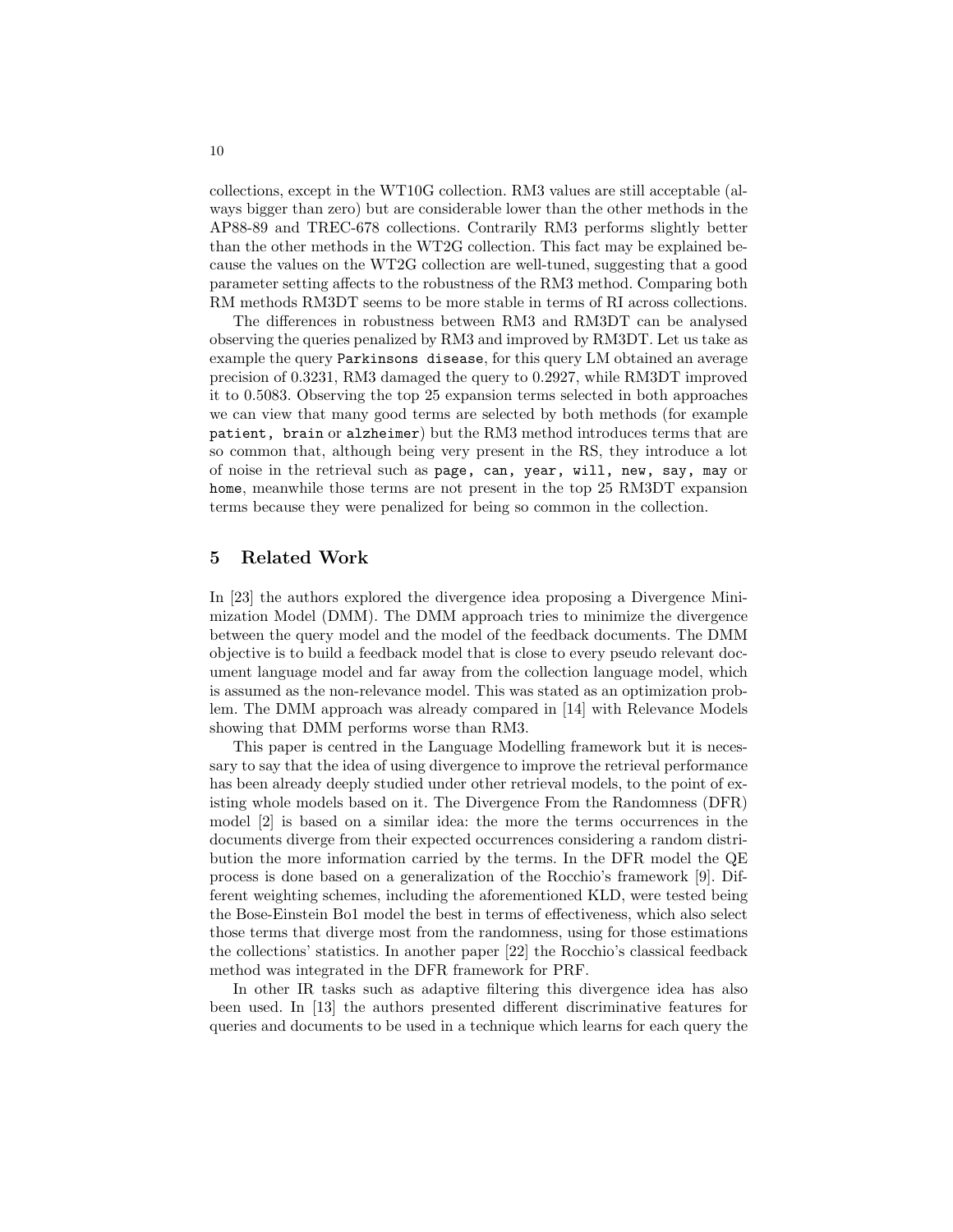interpolation weight of the original query with the expansion terms. Particularly the entropy of the feedback documents and the document clarity are used. With the entropy of the feedback documents basically they capture at term level how heterogeneous is the term distribution in the RS. With the clarity of the feedback documents they try to "explain away" common terms present in the RS.

# 6 Conclusions and Future Work

In this paper we have presented two different methods for PRF based on the idea of promoting the divergent terms in the RS. KLD3 is an adaptation to the LM framework of a KLD based method including the linear interpolation with the original query. RM3DT is a new estimation for the RM that computes the probability of a term given a feedback document by the subtracting to the terms' probability in the document its probability in the collection and applying the smoothing over the RS. It was also analysed the role of the different smoothing parameters involved in the RM methods, showing the different roles that those smoothing parameters play. We compared the new methods with the LM baseline and the RM3 estimation. Particularly the RM3DT performed, for MAP, better than RM3 in every collection, showing, as the KLD3 method, a very good stability across collections in terms of robustness. We also want to study how the presented ideas may be applied to improve existing techniques for selective query expansion and adaptive relevance feedback.

Acknowledgments: This work was funded by *Ministerio de Ciencia e Innovación* under project TIN2008-06566-C04-04.

# References

- 1. N. Abdul-Jaleel, J. Allan, W. B. Croft, O. Diaz, L. Larkey, X. Li, M. D. Smucker, and C. Wade. UMass at trec 2004: Novelty and hard. In In Proceedings of TREC-13, 2004.
- 2. G. Amati and C. J. Van Rijsbergen. Probabilistic models of information retrieval based on measuring the divergence from randomness. ACM Trans. Inf. Syst., 20:357–389, October 2002.
- 3. N. Balasubramanian, J. Allan, and W. B. Croft. A comparison of sentence retrieval techniques. In Proceedings of the 30th annual international ACM SIGIR conference on Research and development in information retrieval, SIGIR '07, pages 813–814, New York, NY, USA, 2007. ACM.
- 4. C. Carpineto, R. de Mori, G. Romano, and B. Bigi. An information-theoretic approach to automatic query expansion.  $ACM$  Trans. Inf. Syst., 19(1):1–27, 2001.
- 5. K. Collins-Thompson and J. Callan. Estimation and use of uncertainty in pseudorelevance feedback. In SIGIR '07: Proceedings of the 30th annual international ACM SIGIR conference on Research and development in information retrieval, pages 303–310, New York, NY, USA, 2007. ACM.
- 6. W. B. Croft and D. Harper. Using probabilistic models of document retrieval without relevance information. Journal of Documentation, 35:285-295, 1979.
- 7. W. B. Croft, D. Metzler, and T. Strohman. Search Engines: Information Retrieval in Practice. Addison-Wesley Publishing Company, USA, 1st edition, 2009.